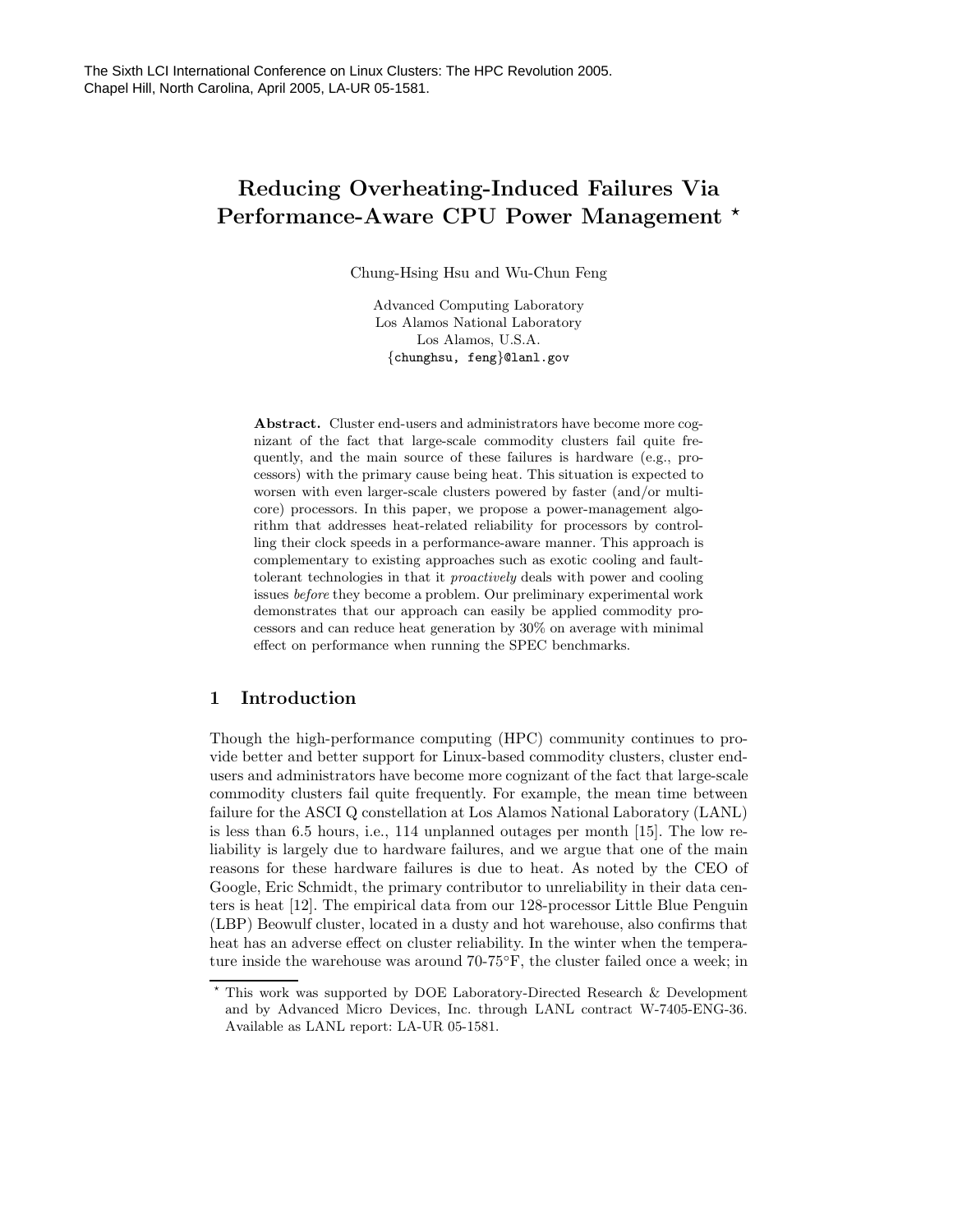the summer when the temperature was  $85-90^\circ F$ , the cluster failed twice a week. Thus, reducing heat-related failures will improve system reliability. This paper shows how heat reduction can be achieved by decreasing the power draw of the processor while simultaneously minimizing impact on performance.

Because of the dual goals of improving performance and reducing power draw in order to enhance system reliability, the focus of this paper is on improving the performance-power ratio of processors (that are used in commodity clusters) in a way that is transparent to HPC applications. Specifically, we propose an automatically-adapting, power-management algorithm that intelligently sets the frequency and voltage of a processor at run time in order to minimize processor's power draw with little effect to system performance. The novelty of our approach is in its proactive nature, i,e., we address the likely power and cooling issues before they become a problem. This is in contrast with (and complementary to) the common approaches that reactively handle thermal emergencies with on-chip thermal protection and software-based fault tolerance.

The algorithm is based on the observation that a processor oftentimes cannot execute instructions at its maximum clock rate due to performance bottlenecks in the memory,  $I/O$ , or network subsystems; thus, its clock speed can be reduced to save power without having a major effect on the overall speed of the computation. The algorithm uses a mechanism called dynamic voltage and frequency scaling (DVS) that has been supported by commodity processors such as Intel's Nocona, AMD's Opteron, and IBM's PowerPC-970, and by the Linux community through a standardized kernel interface called cpufreq. Via real experimental measurements, preliminary research and evaluation shows that our software-based heat-reduction approach can improve the performance-power ratio of commodity processors by as much as 35% on SPEC benchmarks.

The rest of the paper is organized as follows. Section 2 provides background information on current approaches towards reducing heat-related failures. Then we present a software-based algorithm that can reduce heat generation in a performance-controlled manner in Section 3. Section 4 describes the experimental set-up, the implemented DVS algorithms, and the experimental results. Finally, Section 5 concludes the paper.

# 2 Background

Overheating-induced system failures can be reduced reactively through effective cooling or proactively through less heat generation. The most common reactive approach to reduce overheating-induced failures is to install extra cooling capacity. Unfortunately, this approach can be disastrous because if the cooling pushes the air under the floors too quickly, a Venturi effect can occur. This causes air to be sucked down into the floor rather than pushing it up into the "cold" aisle, and air from the "hot" aisle then flows over the top of the racks and re-circulates through the equipment, thus resulting in overheating. In other words, certain layouts of computing resources and cooling equipment may lessen power demand and keep key areas cool, while other layouts have the opposite effect. The "op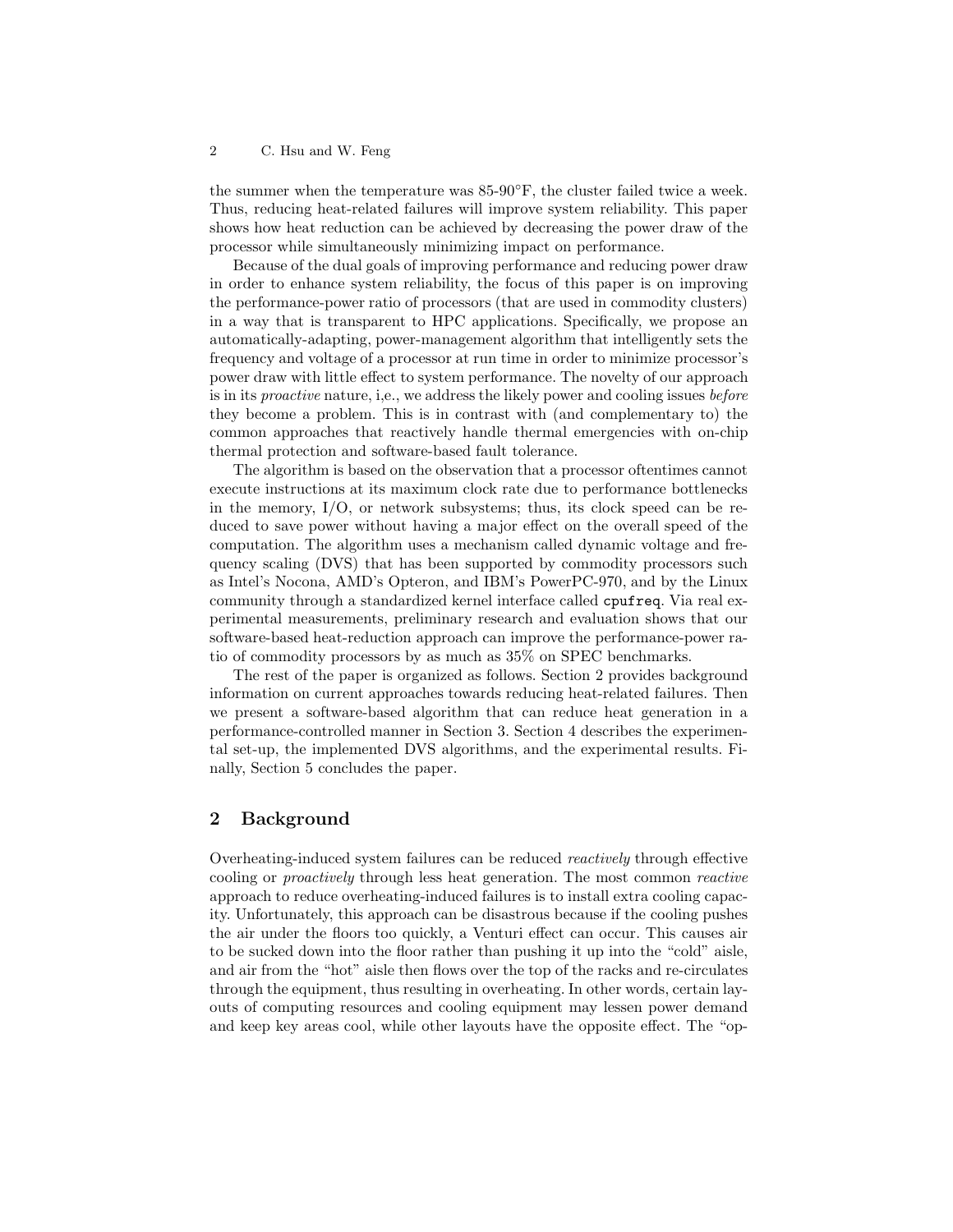timal" layout of computing resources and cooling equipment is a complex task; it has to consider all the variables in a machine room, model how the air moves, and determine what changes can be made to optimize the use of cooling capacity and reduce operating costs. Because of this level of the complexity, HP Labs, for example, resorts to computational fluid dynamics to create a three-dimensional airflow simulation model [13]. Furthermore, the power required to operate heat removal and/or cooling facilities increases the total cost of ownership for HPC systems. And in many cases, institutions that utilize HPC must spend millions to tens of millions of dollars simply to build the appropriate infrastructure to house their HPC systems. For the above reasons, this paper examines approaches for reducing the amount of heat generated by a HPC system.

A proactive approach to prevent overheating is to not generate heat to begin with (or at least decrease its generation). The reduction of heat generation can be achieved in two ways: via hardware/architecture design or via software-based optimization. IBM's Blue Gene/L  $[2, 4]$  and LANL's Green Destiny  $[5, 6, 17]$  are two representative examples of reducing heat via hardware/architecture design. These systems employ low-power, low-speed processors for heat reduction and oftentimes rely on customized components to achieve the dual goals of improving performance and reducing power draw. For example, Blue Gene/L is based on a stripped-down version of the 700-MHz PowerPC 440 embedded processor. In contrast, Green Destiny is based on Transmeta's 1-GHz commodity mobile processors powered by a high-performance version of Transmeta's proprietary code morphing software. However, we argue that the above approaches are not commodity-oriented, thus forcing one to select a particular hardware platform or a specific vendor.

Another way to reduce heat generation is via software-based optimization. Over the past few years, there has emerged an effective power-reduction mechanism called dynamic voltage and frequency scaling (DVS). At a high level, a DVS system exports a set of operating points that provide various performancepower tradeoffs and allows the software to switch between these operating points in pseudo-real-time (10-100  $\mu$ s) during program execution. In general, the faster a CPU runs, the better performance it can deliver but the more power it will draw. Despite the fact that the DVS mechanism was first introduced for mobile systems and many DVS-based power-management algorithms  $(e.g., [7, 10, 11, 16])$  were proposed to prolong the battery life of these systems, the use of DVS in HPC is virtually non-existent. Furthermore, the existing DVS-based power-management algorithms for mobile systems are ineffective on HPC systems because user interaction (e.g., editing a Microsoft Word document on a laptop) is assumed in these algorithms in order to determine system power-usage patterns, something that is non-existent in HPC.

For example, Intel has developed a DVS-based power-management algorithm for their Pentium-M mobile processors, part of the so-called enhanced Intel Speed-Step technique. The algorithm uses Linux's kernel interface cpufreq to switch between operating points and uses CPU utilization to guide the selection. Specifically, the algorithm periodically polls the current CPU utilization, defined as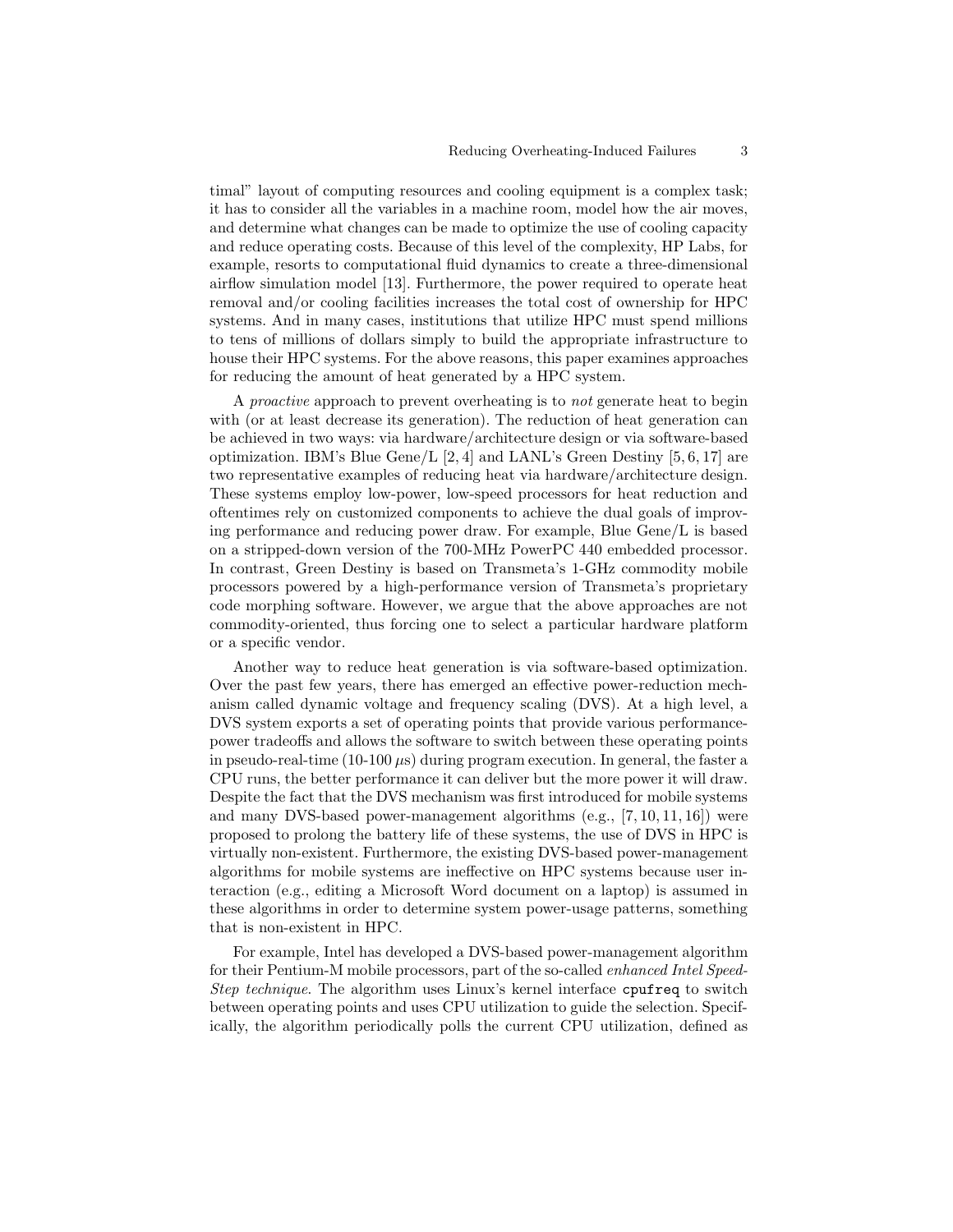the fraction of time that the CPU spends non-idle. If the utilization passes above a threshold value, the algorithm will select the operating point with the maximum clock speed. On the other hand, if the utilization falls below a threshold value, the algorithm will scale down the clock speed to the next available level.

The above algorithm has two problems for HPC. First, CPU utilization by itself does not provide enough information about system timing requirements; DVS-based algorithms based on such information can only provide loose control over DVS-induced performance loss. Second, the CPU utilization for HPC applications tends to be high during the entirety of their executions; as a result, Intel's SpeedStep power-management algorithm will always set the CPU to run at the maximum speed and does not use DVS at all.

Consequently, Hsu and Kremer recently demonstrated how to apply DVS to scientific codes [9]. Unfortunately, this earlier solution is based on profiledriven, off-line, compiler analysis. In this paper, we seek a run-time solution that can automatically adapt to various situations without any prior knowledge of a scientific application or its run-time behavior.

## 3 Lightweight Adaptive DVS

We propose a power-management algorithm that maximizes CPU power reduction while minimizing performance impact and does so by exploiting sub-linear performance scaling in memory-bound and I/O-bound programs. To explain sub-linear performance scaling, consider a program with a high cache-miss ratio. Such a program will likely be limited by memory bandwidth rather than CPU speed. Since memory performance is not affected by CPU speed, increasing or decreasing the CPU frequency will have little effect on the performance of the program. We can take advantage of this type of sub-linear performance scaling and lower the CPU speed with negligible impact on performance, thereby reducing the CPU power requirements significantly. For a DVS-enabled Intel Pentium-M processor, this can translate into a 76% reduction in CPU power draw.

Though sub-linear performance scaling occurs in memory-bound or I/Obound programs, simply slowing down the CPU speed during any memory or I/O operation will result in both significant performance slowdown as well as increased energy consumption. (This is due in large part to the non-negligible amount of time needed to scale to a new voltage and frequency.) Therefore, we first develop an accurate model that relates a program's performance to CPU frequency in order to minimize DVS-induced performance loss when switching to a slower CPU speed. This model is critical to a power-management algorithm as different memory-bound programs will experience different performance impacts when running at the slowest CPU speed. Next, we must then be able to construct the model at run-time because the model's parameter values will be affected by the hardware platform, the program source code, and the data input.

Many workloads spend considerable time on memory accesses, e.g., SPEC CPU2000, BAPCo SysMark2000, and Quake3, and their performance can be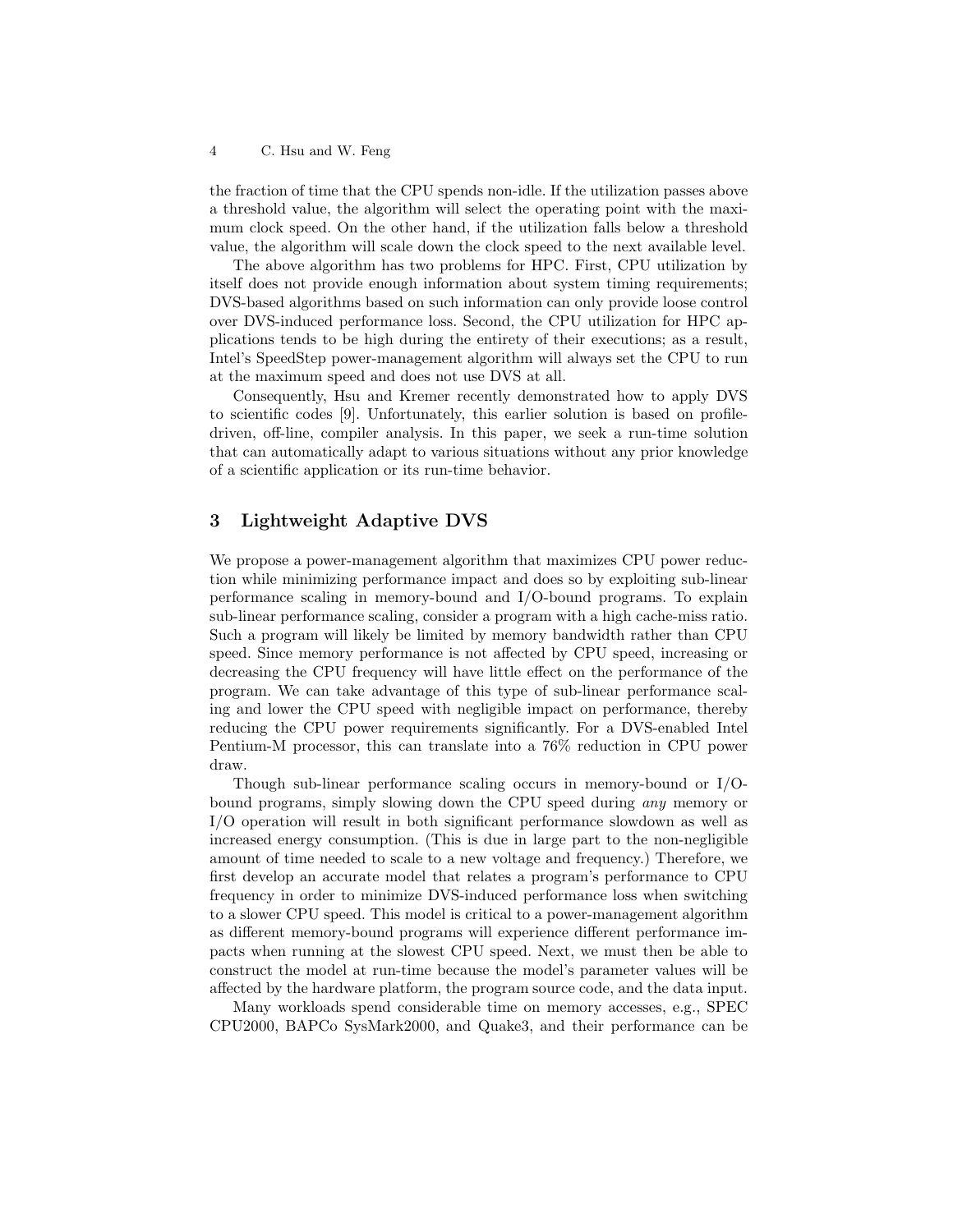accurately predicted using the following simple model [3, 14]:

$$
T(f) = i \cdot \frac{1}{f} + m \cdot l \tag{1}
$$

This model decomposes the total execution time  $T(f)$  of a program running entirely at frequency  $f$  into two parts. The first part models on-chip workload in terms of CPU cycles, where  $i$  captures the ideal number of cycles required (assuming perfect caches). The second part models off-chip workload, where m counts the number of off-chip accesses and  $l$  represents the memory-access latency in seconds. Because f only appears in the first part, changing the CPU speed only affects the performance of executing the on-chip workload and results in a sub-linear performance impact.

Once we know of the values of  $i, m$ , and  $l$ , we can construct a power-optimal CPU speed schedule with respect to a deadline  $D$  — running the entire program at a CPU speed  $f^*$  which solves the following optimization problem:

$$
\min\{P(f): T(f) \le D\}
$$
  
= 
$$
\min\left\{P(f): i \cdot \frac{1}{f} + m \cdot l \le D\right\}
$$
  
= 
$$
\min\left\{P(f): f \ge \frac{i}{D - m \cdot l}\right\}
$$
 (2)

where  $P(f)$  is the power consumption of a DVS-enabled processor running at the clock frequency f. If  $P(f)$  is an increasing function, then Equation (2) simply says that running at the lowest possible CPU speed without violating the performance constraint will minimize the CPU power consumption. In general, the power function  $P(f)$  is an increasing function since the faster a CPU runs, the more power it consumes.

However, for this scheduling technique to be effective, it requires knowing the values of i, m, and l which are difficult to derive since the values, in particular  $i$ and  $m$ , vary with different data inputs. Hence, in order to automatically adapt to various data inputs without any prior knowledge, the values of i and  $m$  should not be explicitly used. Knowing that the values of  $i$  and  $m$  are fixed for a particular data input as is their impact to program performance, we can simply concentrate on the performance sensitivity to changes in CPU speed, thus minimizing the dependence on  $i$  and  $m$ .

The sensitivity of a program's performance to changes in CPU speed is formally defined as the relative performance slowdown with respect to the program running at the maximum CPU speed, i.e.,  $\frac{T(f)}{T(f_{max})}$ . where  $f_{max}$  is the maximum CPU speed. Using Equation (1), we can re-write the relative performance slowdown in a form based on a coefficient called  $\beta$ .

$$
\frac{T(f)}{T(f_{max})} = \frac{i \cdot \frac{1}{f} + m \cdot l}{i \cdot \frac{1}{f_{max}} + m \cdot l} = \frac{i \cdot \frac{f_{max}}{f} + m \cdot l \cdot f_{max}}{i + m \cdot l \cdot f_{max}}
$$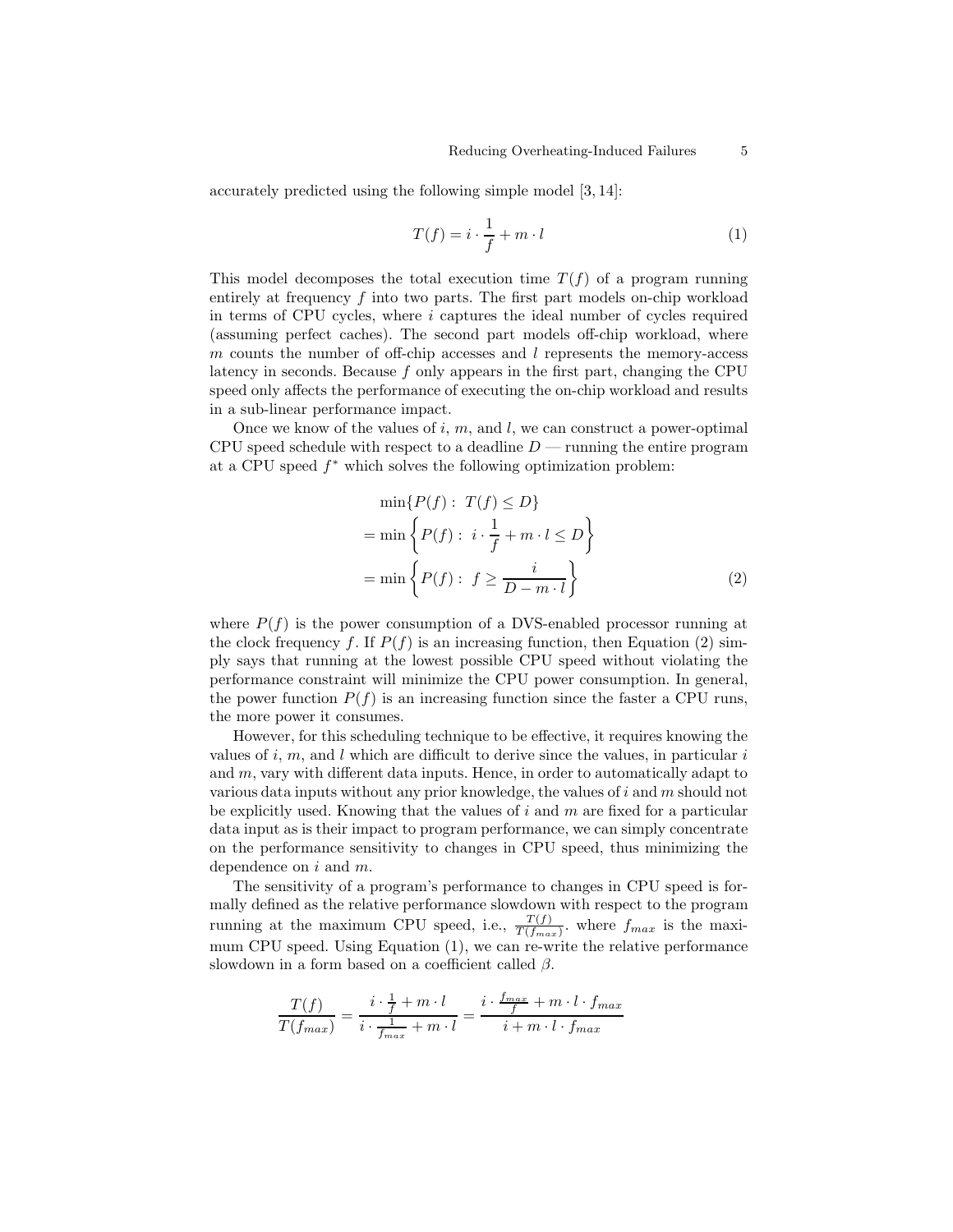$$
= \frac{i}{i+m \cdot l \cdot f_{max}} \cdot \frac{f_{max}}{f} + \left(1 - \frac{i}{i+m \cdot l \cdot f_{max}}\right)
$$

$$
= \beta \cdot \frac{f_{max}}{f} + (1 - \beta) \tag{3}
$$

with

$$
\beta = \frac{i}{i + m \cdot l \cdot f_{max}}\tag{4}
$$

The coefficient  $\beta$  is, by definition, a value between 0 and 1. The metric represents the fraction of the program workload that scales linearly with the CPU frequency (much like the parallelizable part in Amdahl's Law). If a program has  $\beta = 1$ , it means the execution time of the program will double when the CPU speed is halved. In contrast, memory-bound and I/O-bound programs have  $\beta \approx 0$ .

Given the value of  $\beta$ , we can compute the desired frequency  $f^*$  with respect to a performance criterion  $\delta$  (a relative performance slowdown compared to the program running entirely at the full speed, e.g., 5%). This desired frequency is in fact the solution of the following optimization problem:

$$
\min \left\{ P(f) : \frac{T(f)}{T(f_{max})} \le 1 + \delta \right\}
$$

$$
= \min \left\{ P(f) : \beta \cdot \frac{f_{max}}{f} + (1 - \beta) \le 1 + \delta \right\}
$$

$$
= \min \left\{ P(f) : f \ge \frac{f_{max}}{1 + \delta/\beta} \right\} \tag{5}
$$

If the power function  $P(f)$  is an increasing function, which is in practice, then we can describe the desired frequency  $f^*$  in a closed form, as follows.

$$
f^* = \max\left(f_{min}, \frac{f_{max}}{1 + \delta/\beta}\right)
$$
 (6)

With Equation  $(6)$  in place, we propose a power-management algorithm called β-adaptation.

The β-adaptation algorithm consists of two phases that are executed in sequence at fixed-length time intervals. The first phase uses Equation (3) and a regression method to compute  $\beta$  up to the current interval. The second phase uses Equation (6) to compute the desired frequency  $f^*$  to use in the next interval. These two phases are shown as steps 1 and 2 in Figure 1.

Unfortunately, today's DVS-enabled processors may not be able to generate the desired frequency  $f^*$  that is calculated in step 2. For example, Intel's Pentium-M processor only allows the software to specify the target speed and voltage in multiples of 100 MHz and 16 mV, respectively. For AMD's Opteron processor, the target frequency and voltage can only be specified in multiples of 200 MHz and 25 mV, respectively. In order for our  $\beta$ -adaptation algorithm to work on these processors, we emulate the desired frequency using available clock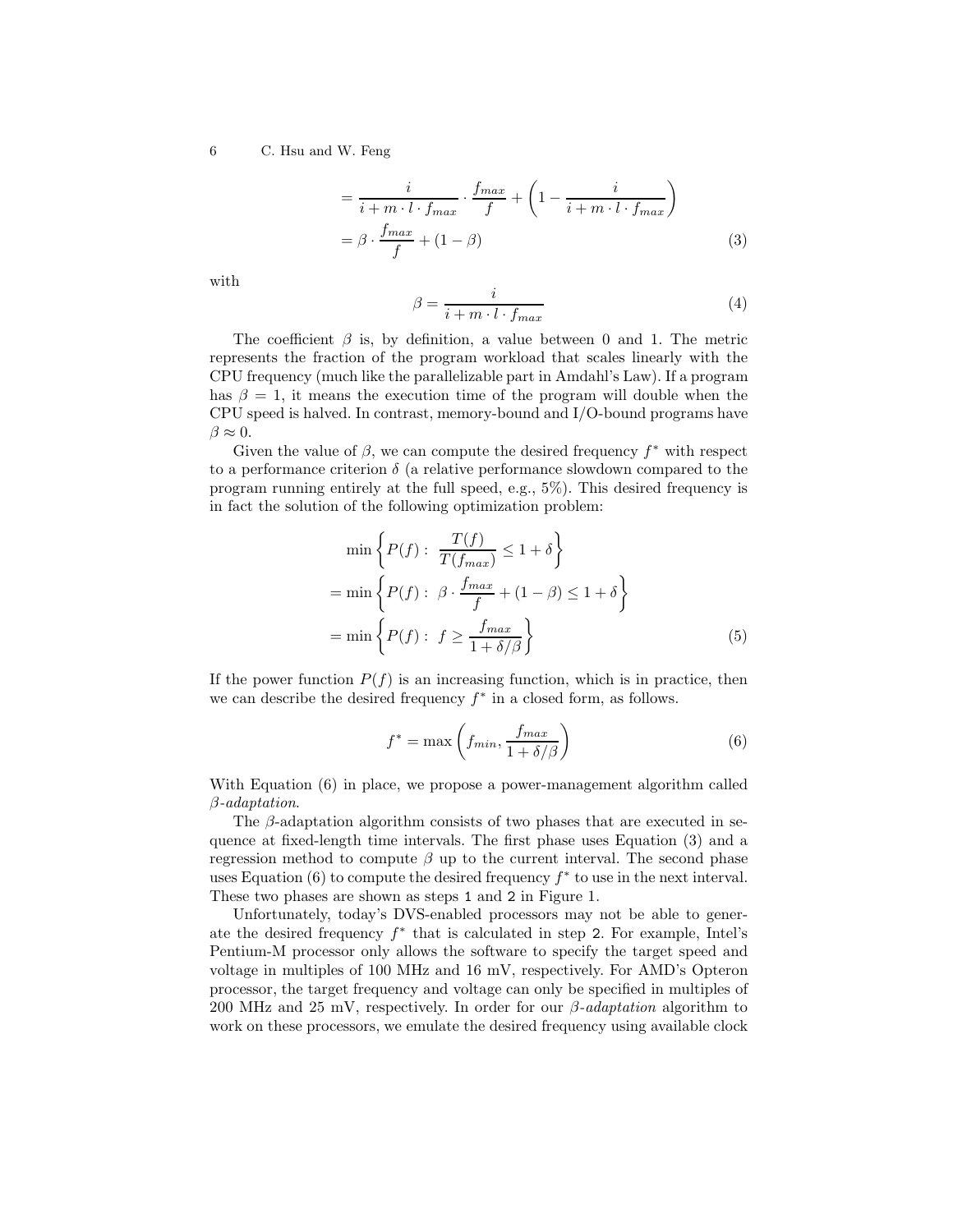For every  $I$  seconds, do the following:

1. Compute coefficient  $\beta$ .

$$
\beta = \frac{\sum_{i} (\frac{f_{max}}{f_i} - 1)(\frac{\text{minps}(f_{max})}{\text{minps}(f_i)} - 1)}{\sum_{i} (\frac{f_{max}}{f_i} - 1)^2}
$$

2. Compute the desired frequency  $f^*$ .

$$
f^* = \max\left(f_{min}, \frac{f_{max}}{1 + \delta/\beta}\right)
$$

3. Figure out  $f_j$  and  $f_{j+1}$ .

$$
f_j \le f^* < f_{j+1}
$$

4. Compute the ratio r.

$$
r = \frac{(1 + \delta/\beta)/f_{max} - 1/f_{j+1}}{1/f_j - 1/f_{j+1}}
$$

- 5. Run  $r \cdot I$  seconds at frequency  $f_j$ .
- 6. Run  $(1 r) \cdot I$  seconds at frequency  $f_{j+1}$ .
- 7. Update  $\min(s(f_j)$  and  $\min(s(f_{j+1})$ .

Fig. 1. The  $\beta$ -adaptation Algorithm.  $\delta$  is a relative performance slowdown criterion, I is the length of an interval in seconds, and  $mips(f)$  is the average MIPS rate for CPU frequency  $f$ . This algorithm assumes that a DVS processor only exports  $n$  available frequencies  $f_{min} = f_1 < \cdots < f_n = f_{max}$ .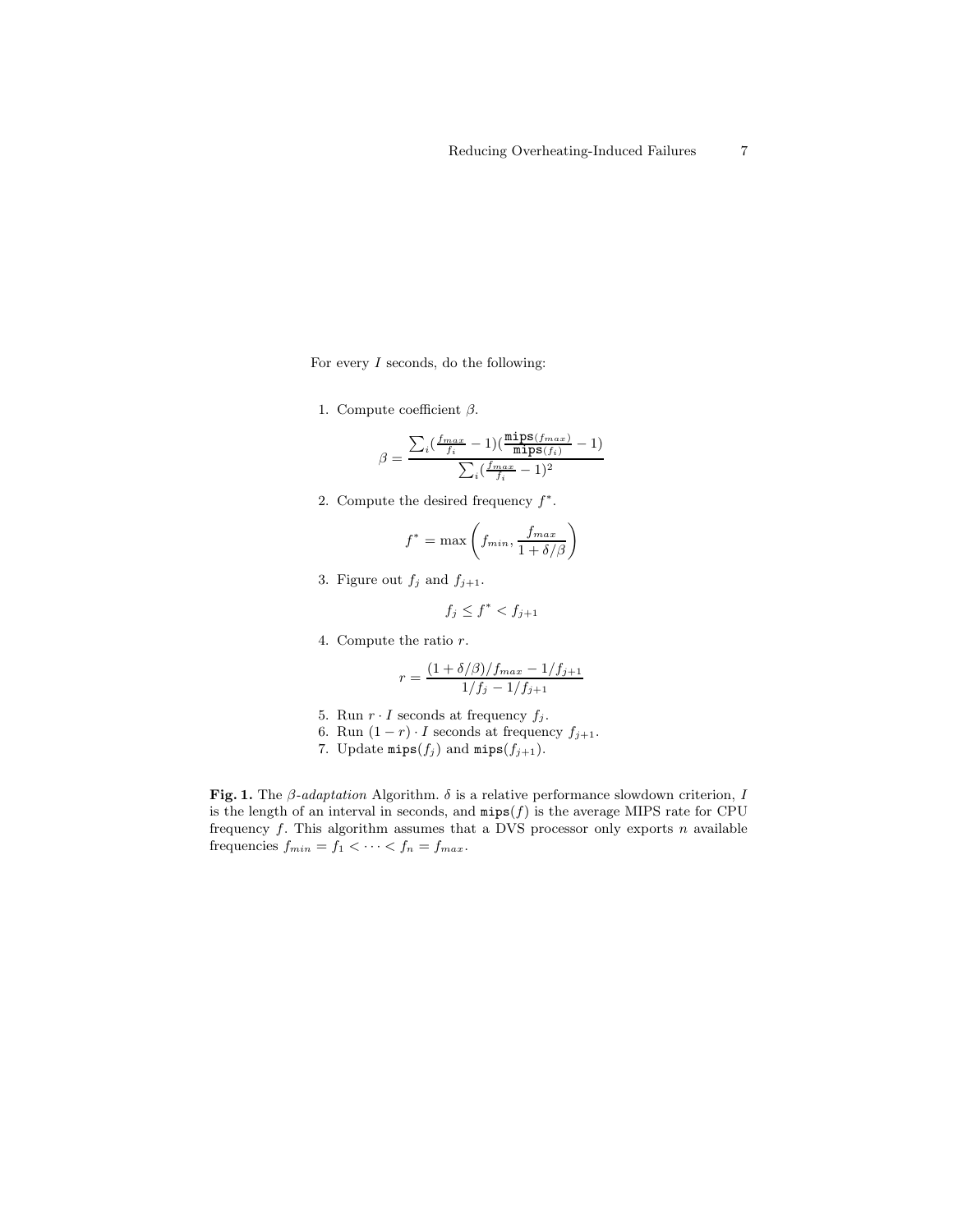frequencies. For example, since the 500-MHz speed is not directly supported by Athlon 64 processor, we emulate the speed by running half of the time at the 400-MHz and half the time at the 600-MHz speed. This emulation process is described as steps 3-6 of Figure 1.

In fact, the frequency emulation of the  $\beta$ -adaptation algorithm is a theoreticallybased heuristic that is based on a characterization of an energy-optimal DVS scheduling problem originally proposed in [9]. According to that characterization, the emulation of the desired frequency using the two immediately-neighboring settings will result in an energy-optimal DVS schedule; this is what step 3 does. In other words, to emulate the 500-MHz speed, using the 400-MHz and 600- MHz pairs will result in a lower power consumption than using the 200-MHz and 800-MHz pairs. The characterization has its own merit in that it generalizes previous theoretical results. We refer the readers to our workshop paper [8] for more details.

## 4 Experiments

The  $\beta$ -*adaptation* algorithm can be easily implemented on any commodity DVSenabled processor. To demonstrate its simplicity and effectiveness, we implemented the algorithm on two commodity processors found in HPC blades and servers, respectively: an AMD Athlon XP-M and an AMD Athlon 64 3200+, as shown in Table 1. The Athlon XP-M processor has a 256-KB level-two cache and 256-MB DDR-266 memory while the Athlon 64 processor has a 1-MB level-two cache and 1-GB DDR-400 memory. In terms of DVS operating points, the Athlon XP-M possesses five frequency-voltage settings with the frequency ranging from 1067-MHz to 1800-MHz and the voltage from 1.15V to 1.45V; the Athlon 64 has four such settings running from 800-MHz to 2000-MHz at 1.0V to 1.55V. For both processors, the time to transition from one setting to another is roughly 100  $\mu$ s.

Table 1. The tested system configurations

| CPU                    | Athlon XP-M Athlon 64 |                 |
|------------------------|-----------------------|-----------------|
|                        | $2200+$               | $3200+$         |
| $L1$ cache             | 128KB                 | <b>128KB</b>    |
| $L2 \, \mathrm{cache}$ | 256KB                 | 1024KB          |
| $f$ (MHz)              | 1067-1800             | 800-2000        |
|                        | $1.15 - 1.45$ V       | $1.10 - 1.55$ V |
| levels                 | 5                     |                 |
| memory                 | 256MB                 | 1024MB          |
|                        | DDR266                | DDR400          |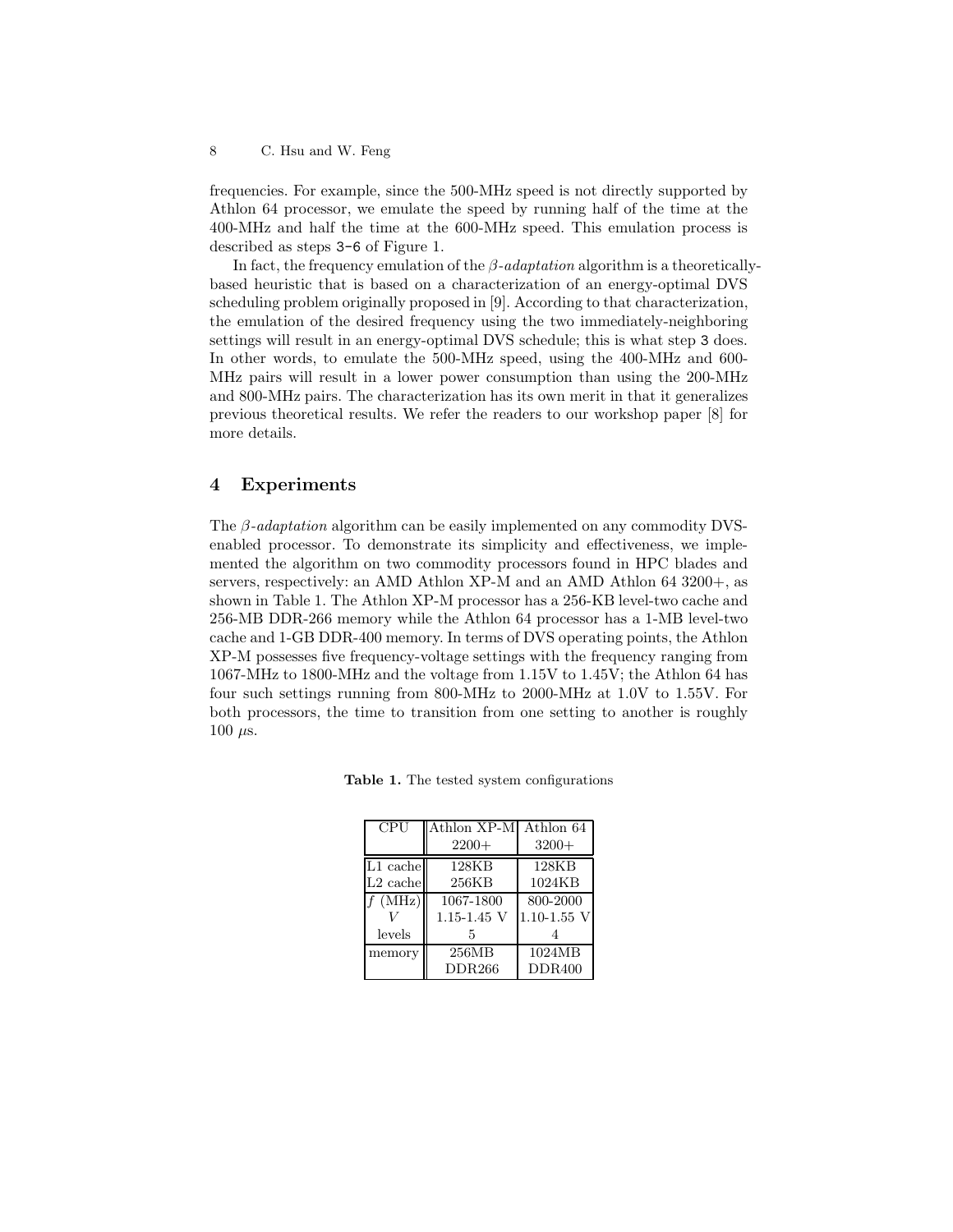

Fig. 2. The measurement set-up.

We evaluated the  $\beta$ -adaptation algorithm in the context of the SPEC CPU benchmarks and utilized a highly accurate, industrial-strength power meter to collect power-consumption numbers. The benchmarks were compiled with the GNU compilers at the same optimization level, i.e., -O2. The power meter is Yokogawa's WT210 digital power meter, which constantly samples the instantaneous wattage at a rate of 50 kHz (i.e., every 20  $\mu$ s). The SPEC CPU benchmarks emphasize the performance of the CPU and memory, but not I/O. We elected to use the SPEC benchmarks because they demonstrate a range of performance sensitivity to CPU-frequency changes [9]. All the experimental data was collected by running these SPEC benchmarks with the reference data input. Note that this experimental setup included the non-negligible amount of time and energy needed to scale a voltage and frequency, plus the time and energy used to execute the  $\beta$ -*adaptation* algorithm on top of the execution of a **SPEC** benchmark.

As seen in Figure 3, our preliminary evaluation shows that the  $\beta$ -adaptation algorithm improves the SPEC/W ratio (i.e., performance/watt) of the CFP95, CINT95, and CFP2000 benchmark suites by 26%, 12%, and 17%, respectively, on the Athlon XP-M system and by 30%, 22%, and 35%, respectively, on the Athlon 64 system. The algorithm saves as much as 54% on CPU energy while impacting peak performance by less than 2% when running a SPEC CPU benchmark. Finally, in comparison with a 2.4-GHz Pentium 4 desktop, the  $\beta$ -adaptation algorithm improves the SPEC/W ratio by another 50% beyond the 50% improvement when the algorithm is run on the Athlon 64 architecture.

We also recently applied our  $\beta$ -adaptation algorithm to a four-way Opteronbased SMP machine running Linux 2.6. The Mop/s/W ratio for NAS Parallel Benchmarks [1] on class B is  $34\%$  better when using the  $\beta$ -adaptation algorithm. The power draw of the SP benchmark is reduced by 34% with an impact on peak performance of less than 1%.

In summary, the  $\beta$ -adaptation algorithm is a theoretically-based lightweight effective heuristic. Our preliminary work demonstrates (via physical measure-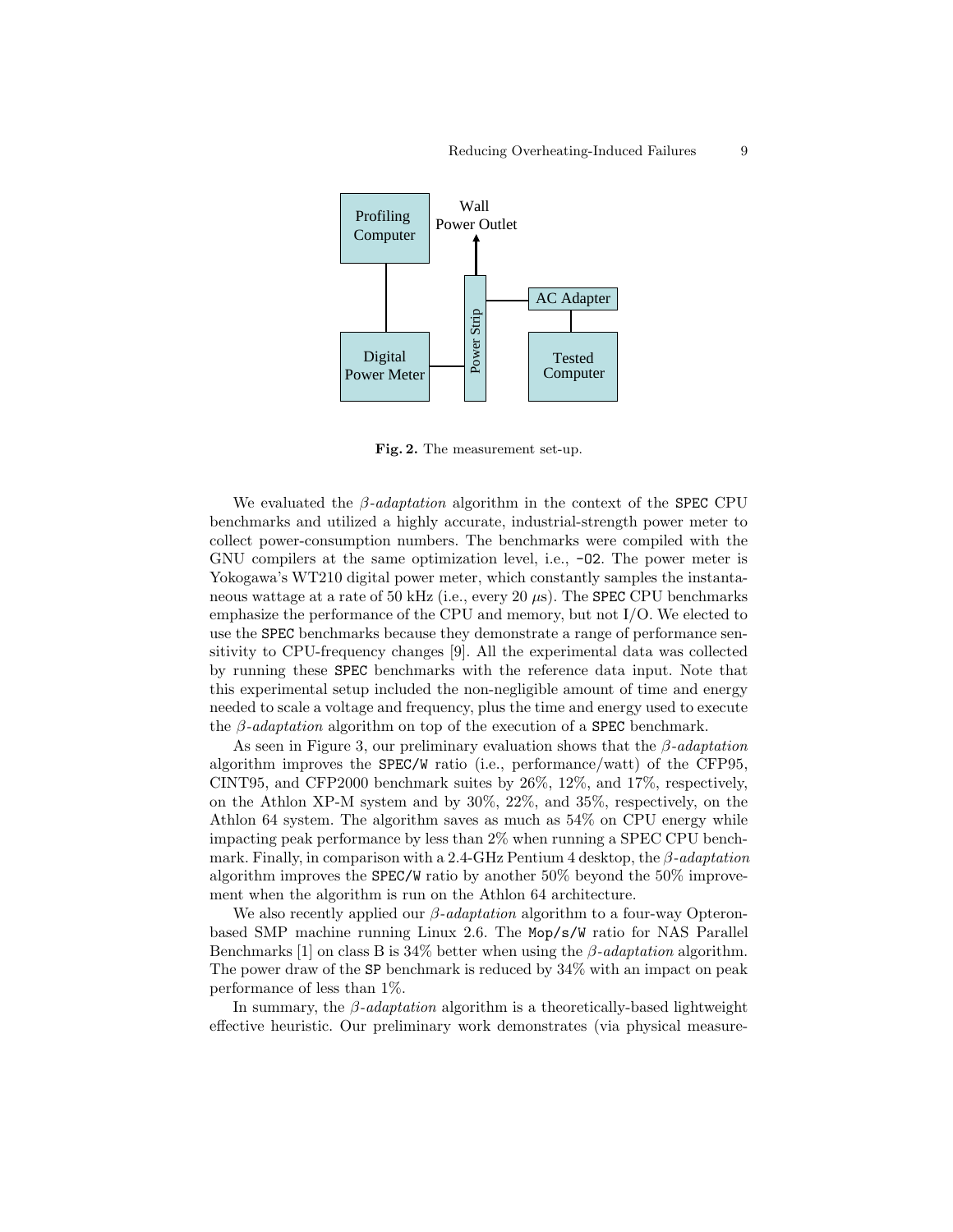

Fig. 3. The effectiveness of the  $\beta$ -adaptation algorithm.

ments) that this proactive approach can improve the power efficiency (in terms of the performance-power ratio) of commodity high-end processors by as much as 35% on SPEC benchmarks as well as on NAS Parallel Benchmarks.

## 5 Concluding Remarks

As both end users and administrators of Linux-based commodity clusters, we have identified two primary roadblocks that prevent such clusters from marching into the HPC mainstream: (1) unreliability and (2) poor ease of use. In this paper, we specifically addressed the former. The latter issue is dealt with by research projects such as Clustermatic (http://www.clustermatic.org/) and a host of others.

We argued that one of the main reasons for unreliability in commodity clusters is hardware failure due to overheating and that of all the components in a typical commodity cluster node, the microprocessor consumes the largest amount of power and dissipates the most heat. As a result, HPC integrators of commodity systems have resorted to more exotic technologies to dissipate the heat generated by a microprocessor (i.e., from heating plates to heat sinks to heat pipes, and now, even to spray or liquid cooling) and have installed thermal sensors and thermal management software as a secondary prevention mechanism.

In contrast, we took a complementary approach in this paper, one that proactively tackled the overheating issue by reducing the heat generation from microprocessors before it even becomes a problem. By leveraging the "dynamic voltage and frequency scaling" (DVS) mechanism commonly found in high-end commodity processors, we applied DVS wisely so that the heat generation by processors can be minimized with little effect on system performance. The result was our DVS-based,  $\beta$ -adaptation algorithm, which automatically adapts to the application without any prior knowledge of the application itself. The preliminary experimental results demonstrate that our proactive  $\beta$ -adaptation algorithm can reduce power consumption by 30% on average with minimal effect on performance when running the SPEC benchmarks and NAS Parallel